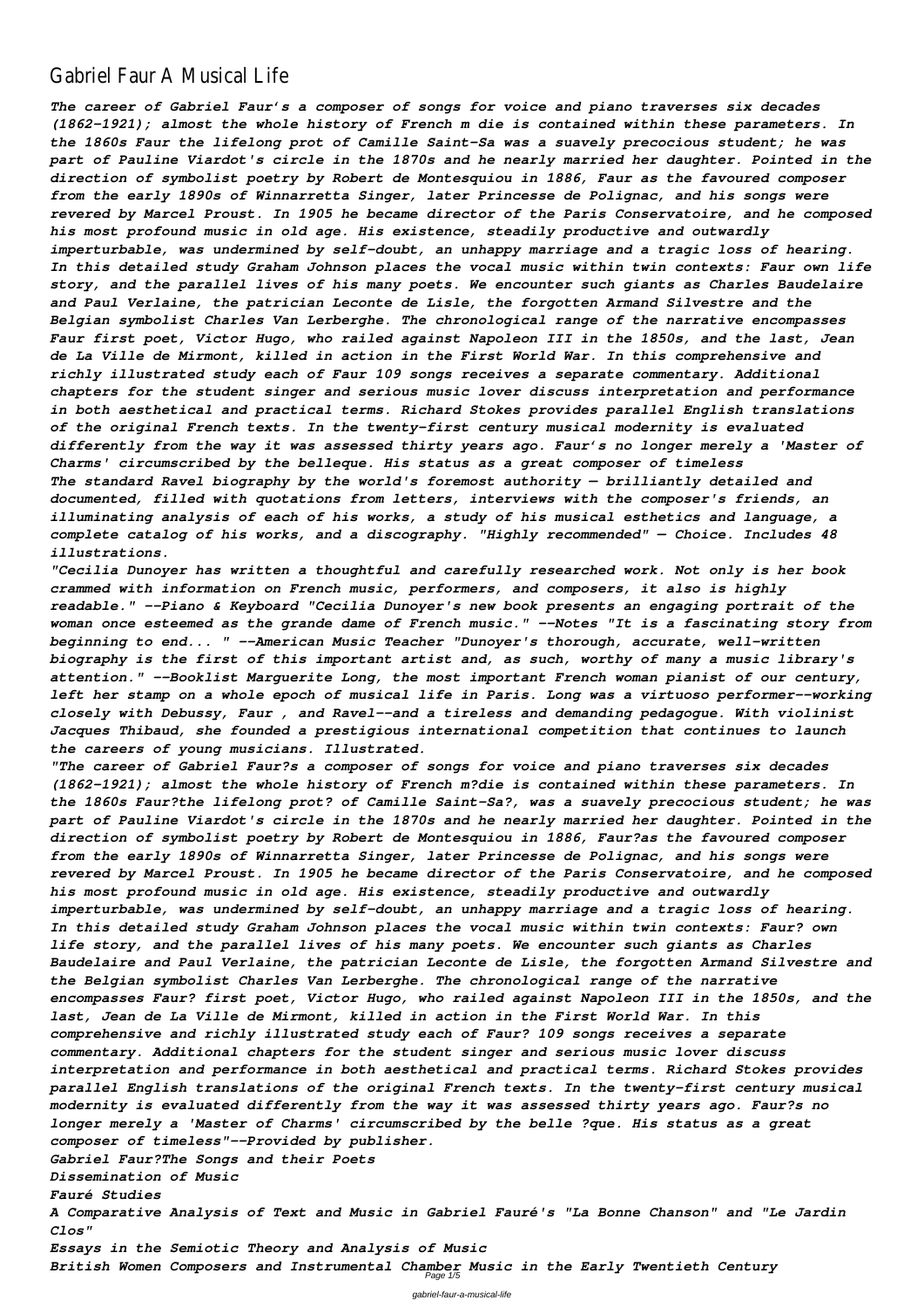First published in 2011. Routledge is an imprint of Taylor & Francis, an informa company.

Presents new research on Fauré by leading scholars, encompassing hermeneutics, musical analysis, aesthetic theory, critical theory, and social history.

The Reader's Guide to Music is designed to provide a useful single-volume guide to the ever-increasing number of English language book-length studies in music. Each entry consists of a bibliography of some 3-20 titles and an essay in which these titles are evaluated, by an expert in the field, in light of the history of writing and scholarship on the given topic. The more than 500 entries include not just writings on major composers in music history but also the genres in which they worked (from early chant to rock and roll) and topics important to the various disciplines of music scholarship (from aesthetics to gay/lesbian musicology).

Born in 1916, Henri Dutilleux is one of France's leading composers, enjoying an international reputation for his beautifully crafted works. This is the first translation into English of a series of interviews between Dutilleux and the French writer and journalist Claude Glayman which took place in 1996. Dutilleux discusses aspects of his life including his early training at the Paris Conservatoire, the German occupation of France and the time that he spent in the United States. The interviews reveal much about his music and his approach to composition, as well as the influences on his musical style. Originally published by Actes Sud in 1997, this English edition is the work of translator Roger Nichols, one of the UK's leading specialists on French music.

History, Theory and Criticism

The Songs and Their Poets

SATB with SB Soli Choral Worship Cantata

Music in the Early Twentieth Century

Reader's Guide to Music

Sixty Years of Friendship

*Acquaintances, friends, fellow artists, and even antagonists share their recollections of the acknowledged leader of the French musical avant-garde. HARDCOVER.*

*The great Russian choreographer Leonide Massine was the most important figure in modernist ballet in the 1930s, known for works such as Gaite Parisienne and The Three-Cornered Hat. His versatility and scope made his choreography the most representative of the century. Whatever period he portrayed, his style flowed freely and unselfconsciously. His character ballets dealt not with stereotypes but individuals, and his symphonic ballets proved how great music could be employed without demeaning it. Like his mentor Diaghilev, he strove to bring music, painting, and poetry to his ballets. Massine was responsible for the first resolutely abstract ballet and the first true fusions of ballet and modern dance. This work provides a biography of Massine and a detailed analysis of his major ballets, including those for Diaghilev's Ballets Russes, the Ballet Russe de Monte Carlo and American Ballet Theatre. The work integrates biographical study with an examination of Massine's works from an array of perspectives. By examining the music and composers, set design, and literary sources, it places the work in the larger context of the dance, opera, major visual art movements, literature and theater of the period. Analyses of ballets include synopses, scenery and costumes, music, choreography, critical survey and summary. The work concludes with an epilogue summarizing Massine's impact on the development of ballet in the twentieth century, and includes both informal and performance photographs.*

*The Encyclopedia of Music in the 20th Century is an alphabetically arranged encyclopedia of all aspects of music in various parts of the world during the 20th century. It covers the major musical styles--concert music, jazz, pop, rock, etc., and such key genres as opera, orchestral music, be-bop, blues, country, etc. Articles on individuals provide biographical information on their life and works, and explore the contribution each has made in the field. Illustrated and fully cross-referenced, the Encyclopedia of Music in the 20th Century also provides Suggested Listening and Further Reading information. A good first point of reference for students, librarians, and music scholars--as well as for the general reader.*

*A French Song Companion is an indispensable guide to the modern repertoire and the most comprehensive book of French mélodie in any language. Noted accompanist Graham Johnson provides repertoire guides to the work of over 150 composers--the majority of them from France but including British, American, German, Spanish, and Italian musicians who have written French vocal music. The book contains major articles on Fauré, Duparc, Debussy, Ravel, and Poulenc, as well as essays on Bizet, Chabrier, Gounod, Chausson, Hahn, and Satie, and important reassessments of such composers as Massenet, Koechlin, and Leguerney. The book combines these articles with the complete texts in English of over 700 songs, all translated by Richard Stokes, making it also a treasury of French poetry from the fifteenth through the twentieth centuries. The translations alone will prove invaluable to music lovers and performers; combined with the biographical articles, they become the ideal map for exploring this exciting and diverse repertoire.*

*ولحلا ناوضر*

*Marguerite Long*

*Encyclopedia of Music in the 20th Century*

## *Les Berceaux and Clair de Lune Musical Signification A French Song Companion*

Nearly all religious traditions have reserved a special place for sacred music. Whether it is music accompanying a ritual or purely for devotional purposes, music composed for entire congregations or for the trained soloist, or music set to holy words or purely instrumental, in some form or another, music is present. In fact, in some traditions the relation between the music and the ritual is so intimate that to distinguish between them would be inaccurate. The A to Z of Sacred Music covers the most important aspects of the sacred music of Buddhism, Christianity, Confucianism, Hinduism, Islam, Judaism, and other smaller religious groups. It provides useful information on all the significant traditions of this music through the use of a chronology, an introductory essay, a bibliography, appendixes, and hundreds of cross-referenced dictionary entries on major types of music, composers, key religious figures, specialized positions, genres of composition, technical terms, instruments, fundamental documents and sources, significant places, and important musical compositions.

This book draws upon both musicology and cultural history to argue that French musical meanings and values from 1898 to 1914 are best explained not in terms of contemporary artistic movements but of the political culture. During these

Page 2/5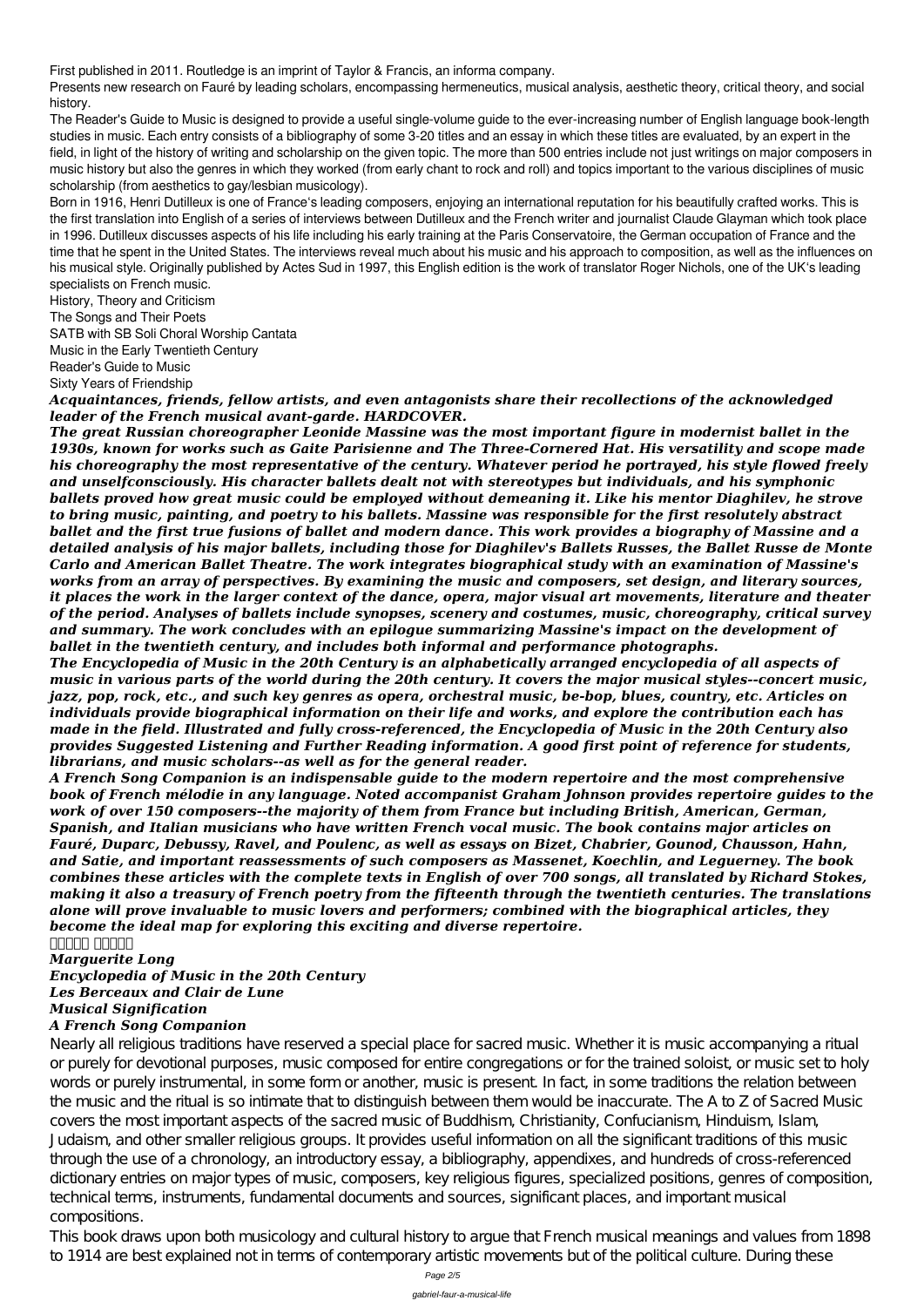years, France was undergoing many subtle yet profound political changes. Nationalist leagues forged new modes of political activity, as Jane F. Fulcher details in this important study, and thus the whole playing field of political action was enlarged. Investigating this transitional period in light of several recent insights in the areas of French history, sociology, political anthropology, and literary theory, Fulcher shows how the new departures in cultural politics affected not only literature and the visual arts but also music. Having lost the battle of the Dreyfus affair (legally, at least), the nationalists set their sights on the art world, for they considered France's artistic achievements the ideal means for furthering their conception of "French identity." French Cultural Politics and Music: From the Dreyfus Affair to the First World War illustrates the ways in which the nationalists effectively targeted the music world for this purpose, employing critics, educational institutions, concert series, and lectures to disseminate their values by way of public and private discourses on French music. Fulcher then demonstrates how both the Republic and far Left responded to this challenge, using programs and institutions of their own to launch counterdiscourses on contemporary musical values. Perhaps most importantly, this book fully explores the widespread influence of this politicized musical culture on such composers as d'Indy, Charpentier, Magnard, Debussy, and Satie. By viewing this fertile cultural milieu of clashing sociopolitical convictions against the broader background of aesthetic rivalry and opposition, this work addresses the changing notions of "tradition" in music--and of modernism itself. As Fulcher points out, it was the traditionalist faction, not the Impressionist one, that eventually triumphed in the French musical realm, as witnessed by their "defeat" of Stravinsky's Rite of Spring.

The career of Gabriel Fauré as a composer of songs for voice and piano traverses six decades (1862-1921); almost the whole history of French mélodie is contained within these parameters. In this book, the distinguished accompanist and song scholar Graham Johnson places the vocal music within twin contexts: Fauré's own life story, and the parallel lives of his many poets. Each of Fauré's 109 songs receives a separate commentary. Additional chapters for the student singer and serious music-lover discuss interpretation and performance in both aesthetical and practical terms and Richard Stokes provides parallel English translations of the original French texts.

Vladimir Jankélévitch left behind a remarkable uvre steeped as much in philosophy as in music. His writings on moral quandaries reflect a lifelong devotion to music and performance, and, as a counterpoint, he wrote on music aesthetics and on modernist composers such as Fauré, Debussy, and Ravel. Music and the Ineffable brings together these two threads, the philosophical and the musical, as an extraordinary quintessence of his thought. Jankélévitch deals with classical issues in the philosophy of music, including metaphysics and ontology. These are a point of departure for a sustained examination and dismantling of the idea of musical hermeneutics in its conventional sense. Music, Jankélévitch argues, is not a hieroglyph, not a language or sign system; nor does it express emotions, depict landscapes or cultures, or narrate. On the other hand, music cannot be imprisoned within the icy, morbid notion of pure structure or autonomous discourse. Yet if musical works are not a cipher awaiting the decoder, music is nonetheless entwined with human experience, and with the physical, material reality of music in performance. Music is "ineffable," as Jankélévitch puts it, because it cannot be pinned down, and has a capacity to engender limitless resonance in several domains. Jankélévitch's singular work on music was central to such figures as Roland Barthes and Catherine Clément, and the complex textures and rhythms of his lyrical prose sound a unique note, until recently seldom heard outside the francophone world.

Requiem, Op. 48

A Life in French Music, 1874-1966

Choral Masterworks from Bach to Britten From the Dreyfus Affair to the First World War Gabriel Fauré

## *Translation of: Correspondance. Paris: Flammarion, c1980.*

*First published in 2000. Gabriel Urbain Fauré was brn 12 May 1845, in Pamiers in the south of France. Faure's compositional style has proven difficult to classify. Some music historians consider him a figure of the nineteenth century, a traditionalist, even a neo-romantic; others consider him part of the twentieth century—at the least, a predecessor of modem French music or, at the other extreme, a quiet revolutionary and a great influence upon France's musical future. This research guide offers a selective, annotated list of writings, biographical information and lists of works and photographs. This research guide is an annotated bibliography of primary and secondary sources and catalogue of Bartók's compositions. Since the publication of the*

 $\qquad \qquad \text{(} \qquad \qquad \text{)}$ 

*second edition, a wealth of information has been proliferating in the field of Bartók research. The third edition of this research guide provides an update in this field and represents the multidisciplinary research areas in the growing Bartók literature. First Published in 1999. Routledge is an imprint of Taylor & Francis, an informa company.*

*A Research and Information Guide Reflections of a Conductor A Life in Letters French Cultural Politics & Music The A to Z of Sacred Music Bolero - The Life of Maurice Ravel*

A wide-ranging study of Fauré and his contemporaries.

French Music Since Berlioz explores key developments in French classical music during the nineteenth and twentieth centuries. This volume draws on the expertise of a range of French music scholars who provide their own perspectives on particular aspects of the subject. D?dre Donnellon's introduction discusses important issues and debates in French classical music of the period, highlights key figures and institutions, and provides a context for the chapters that follow. The first two of these are concerned with opera in the nineteenth and twentieth centurie respectively, addressed by Thomas Cooper for the nineteenth century and Richard Langham Smith for the twentieth. Timothy Jones's chapter follows, which assesses the French contribution to those most Germanic of genres, nineteenth-century chamber music and symphonies. The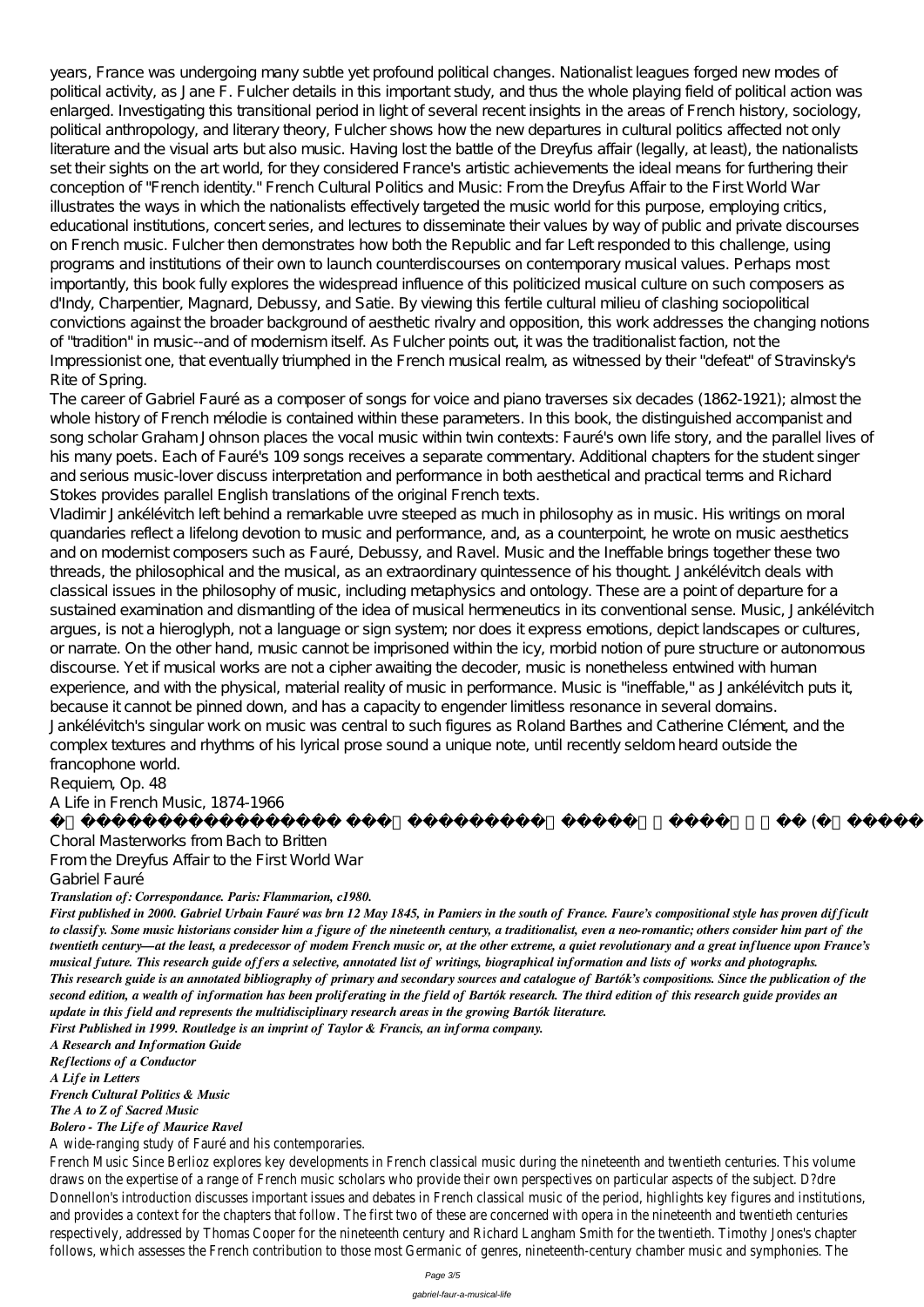quintessentially French tradition of the nineteenth-century salon is the subject of James Ross's chapter, while the more sacred setting of Paris's most musically significant churches and the contribution of their organists is the focus of Nigel Simeone's essay. The transition from the nineteenth to the twentieth century is explored by Roy Howat through a detailed look at four leading figures of this time: Faur?Chabrier, Debussy and Ravel. Robert Orledge follows with a later group of composers, Satie & Les Six, and examines the role of the media in promoting French music. The 1930s, and in particular the composers associated with Jeune France, are discussed by Deborah Mawer, while Caroline Potter investigates Parisian musical life during the Second World War. The book closes with two chapters that bring us to the present day. Peter O'Hagan surveys the enormous contribution to French music of Pierre Boulez, and Caroline Potter examines trends since 1945. Aimed at teachers and students of French music history, as well as performers and the inquisitive concert- and opera-goer, French Music Since Berlioz is an essential companion for an

Written between 1887 and 1890, Gabriel Faure's setting of the requiem is a departure from traditional structure. Faure said the following of his work: "It has been said that my Requiem does not express the fear of death and someone has called it a lullaby of death. But it is thus that see death: as a happy deliverance, an aspiration towards happiness above, rather than as a painful experience." This score represents the choral portion of the Requiem, each voice on a separate staff, including solos, with both Latin and English text. This book has an orchestra reduction for either piano or organ accompaniment by Malcolm Binney. Includes: \* Introit et Kyrie \* Offertoire \* Sanctus \* Pie Jesu \* Agnus Dei \* Libera Me \* In Paradisum

Presents a series of discussions about sixteen choral masterworks, facilitating conductors who perform these works and wish to know them. This work examines compositions such as Bach's "Mass in B Minor", Mahler's "8th Symphony", and more, in terms of textual symbolism, musical structure, and identification of endearing traits of each work.

Leonide Massine and the 20th Century Ballet

Studies in the History of Music Publishing

Gabriel Faure

Fauré and French Musical Aesthetics

Henri Dutilleux: Music - Mystery and Memory

French Music Since Berlioz

*First Published in 1995. Routledge is an imprint of Taylor & Francis, an informa company.*

*This reference book contains the complete literal translation and IPA transcription of Faure's Melodies, plus interpretation suggestions for each. Phonetic Alphabet for the language.*

*The career of Gabriel Faur?s a composer of songs for voice and piano traverses six decades (1862-1921); almost the whole history of French m?die is contained within these parameters. In the 1860s Faur?the lifelong prot? of Camille Saint-Sa?, was a suavely precocious student; he was part of Pauline Viardot's circle in the 1870s and he nearly married her daughter. Pointed in the direction of symbolist poetry by Robert de Montesquiou in 1886, Faur?as the favoured composer from the early 1890s of Winnarretta Singer, later Princesse de Polignac, and his songs were revered by Marcel Proust. In 1905 he became director of the Paris Conservatoire, and he composed his most profound music in old age. His existence, steadily productive and outwardly imperturbable, was undermined by self-doubt, an unhappy marriage and a tragic loss of hearing. In this detailed study Graham Johnson places the vocal music within twin contexts: Faur? own life story, and the parallel lives of his many poets. We encounter such giants as Charles Baudelaire and Paul Verlaine, the patrician Leconte de Lisle, the forgotten Armand Silvestre and the Belgian symbolist Charles Van Lerberghe. The chronological range of the narrative encompasses Faur? first poet, Victor Hugo, who railed against Napoleon III in the 1850s, and the last, Jean de La Ville de Mirmont, killed in action in the First World War. In this comprehensive and richly illustrated study each of Faur? 109 songs receives a separate commentary. Additional chapters for the student singer and serious music lover discuss interpretation and performance in both aesthetical and practical terms. Richard Stokes provides parallel English translations of the original French texts. In the twenty-first century musical modernity is evaluated differently from the way it was assessed thirty years ago. Faur?s no longer merely a 'Master of Charms' circumscribed by the belle ?que. His status as a great composer of timeless*

*The universally acclaimed and award-winning Oxford History of Western Music is the eminent musicologist Richard Taruskin's provocative, erudite telling of the story of Western music from its earliest days to the present. Each book in this superlative fivevolume set illuminates-through a representative sampling of masterworks-the themes, styles, and currents that give shape and direction to a significant period in the history of Western music. Music in the Early Twentieth Century , the fourth volume in Richard Taruskin's history, looks at the first half of the twentieth century, from the beginnings of Modernism in the last decade of the nineteenth century right up to the end of World War II. Taruskin discusses modernism in Germany and France as reflected in the work of Mahler, Strauss, Satie, and Debussy, the modern ballets of Stravinsky, the use of twelve-tone technique in the years following World War I, the music of Charles Ives, the influence of peasant songs on Bela Bartok, Stravinsky's neo-classical phase and the real beginnings of 20th-century music, the vision of America as seen in the works of such composers as W.C. Handy, George Gershwin, and Virgil Thomson, and the impact of totalitarianism on the works of a range of musicians from Toscanini to Shostakovich A Performance Guide for Gabriel Faure's Mélodies Conversations with Claude Glayman A Musical Life Béla Bartók The Correspondence of Camille Saint-Saëns and Gabriel Fauré Gabriel Fauré: The Songs and their Poets*

**A charming biography of Maurice Ravel, showing the relationships and events that shaped the music of France's most successful composer. Many of the earliest books, particularly those dating back to the 1900s and before, are now extremely scarce and increasingly expensive. We are republishing these classic works in affordable, high quality, modern editions, using the original text and artwork.**

**Annotation This guide provides basic facts about Gabriel Faure's life and compositions. It is a collection of resource materials that is the first annotated bibliography on his music, including the only comprehensive discussion available of the primary sources far his works. Became some secondary sources are so difficult to obtain, the information in this volume will help researchers determine the relevance of such items before attempting to consult them.The**